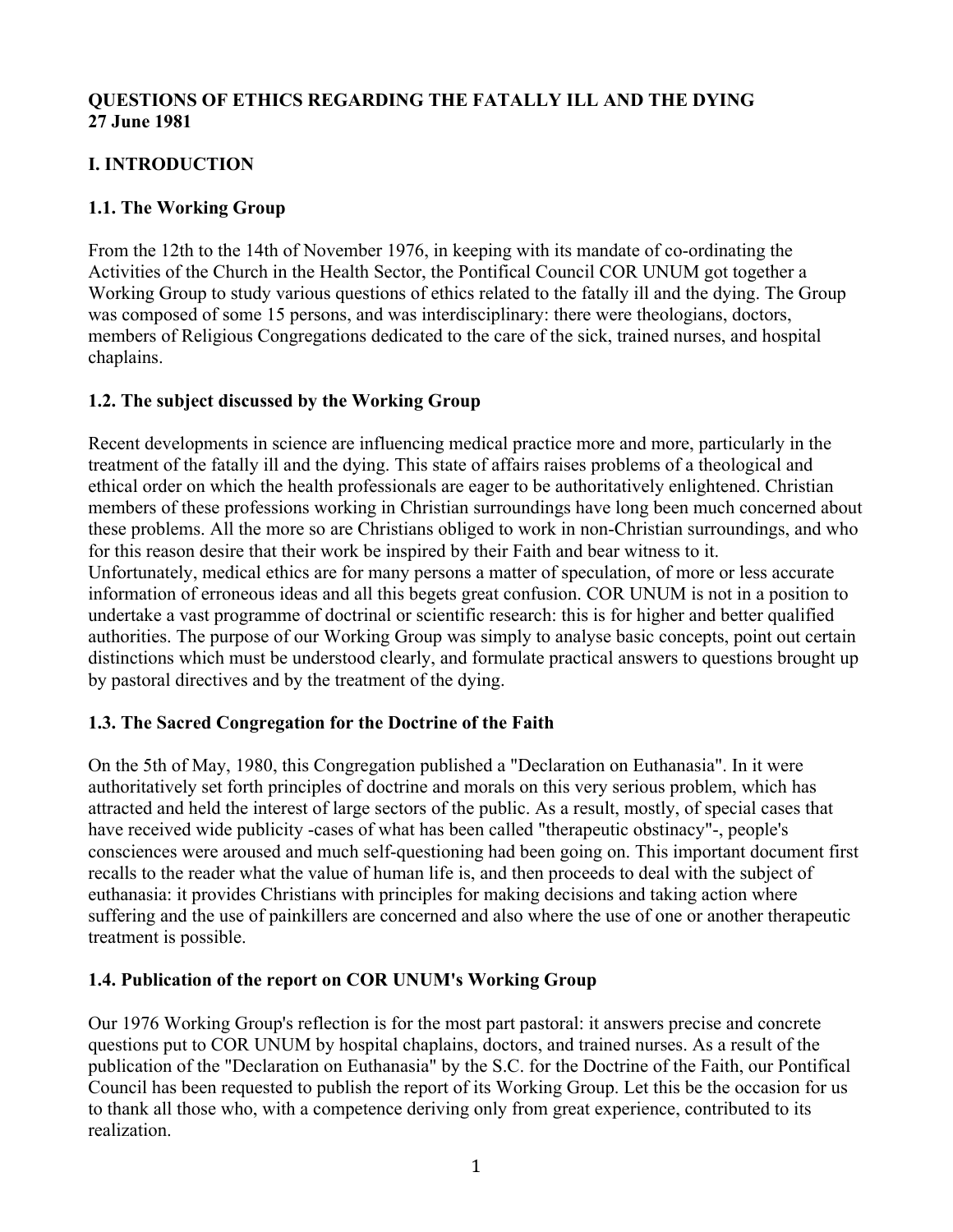# **2. FUNDAMENTAL CONCEPTS**

# **2.1. Life**

#### **2.1.1. The Christian meaning of life**

Life is given to mankind by our Creator. It is a gift bestowed in order for man to accomplish a mission. Thus, a person's "right to live" is not what is of foremost importance, since this right is not man's but, rather, belongs to God, who does not give life to human beings as something of which they may dispose as they see fit. Life is directed towards an end toward which it is the responsability of human beings to direct themselves: toward the perfecting of themselves according to God's plan. The first corollary of this fundamental concept, is that to give up life of one's own choice is to give up striving towards an end which not we but Gof has established. Mankind has been called upon to make his life useful; he may not destroy it at will. His duty is to care of his body, its functions, its organs; to do everything he can to render himself capable of attaining to God. This duty implies giving up things which in themselves may be good. This duty somethimes requires that we sacrifice health and life: our concern for them cannot allow us to deny the claim of superior values. All the same, in the matter of cares to be taken for mantaining good health and preserving life, a correct proportion must be arrived at, regarding both the superior goods perhaps at sake and also the concrete condition in which man lives out his existence on earth.

#### **2.1.2. We cannot freely dispose of the life of someone else**

If one may not destroys one's life at will, this is also true, a fortiori, of someones else's life. A sick person cannot simply be made the object of decisions which he himself does not make or of which, if he is unable to make them, he would not morally approve. Each human individual, as the person principally responsible for his life, must be at the center of all assistance. Others are present in order to help him, not substitute him. This does not mean, however, that doctors or members of the family may not at times find themselves in the positions of having to take decisions for a sick person, who for various reasons cannot do so himself, concerning therapeutic measure and treatments to be applied to him. But to the doctors and others in this position, more than to anyone else, it is absolutely forbidden to make an attempt on the life of the patient, even out of compassion and pity.

#### **2.1.3. The fundamental rights of the human individual**

It is this quintessentially doctrinal subject which the Working Group takes as the basis for its considerations. We are well aware of how immensely difficult it is for those who are not Christians or who have no belief in a life beyond this life on earth, to give meaning to life and to death. Christians will admit, too, that their positions is not specific. But what really is at stake is the defense of the fundamental rights of the human individual. We cannot waver where these are concerned. All the less so, because these rights are so very much in the foreground of political and legislative activity. In order to convince people for whom everything ends at death, of what respect is due their own life and the life of others, the surest arguments are those which show what consequences are brought about in a society by the lack of rigid measures taken for the protection of human life.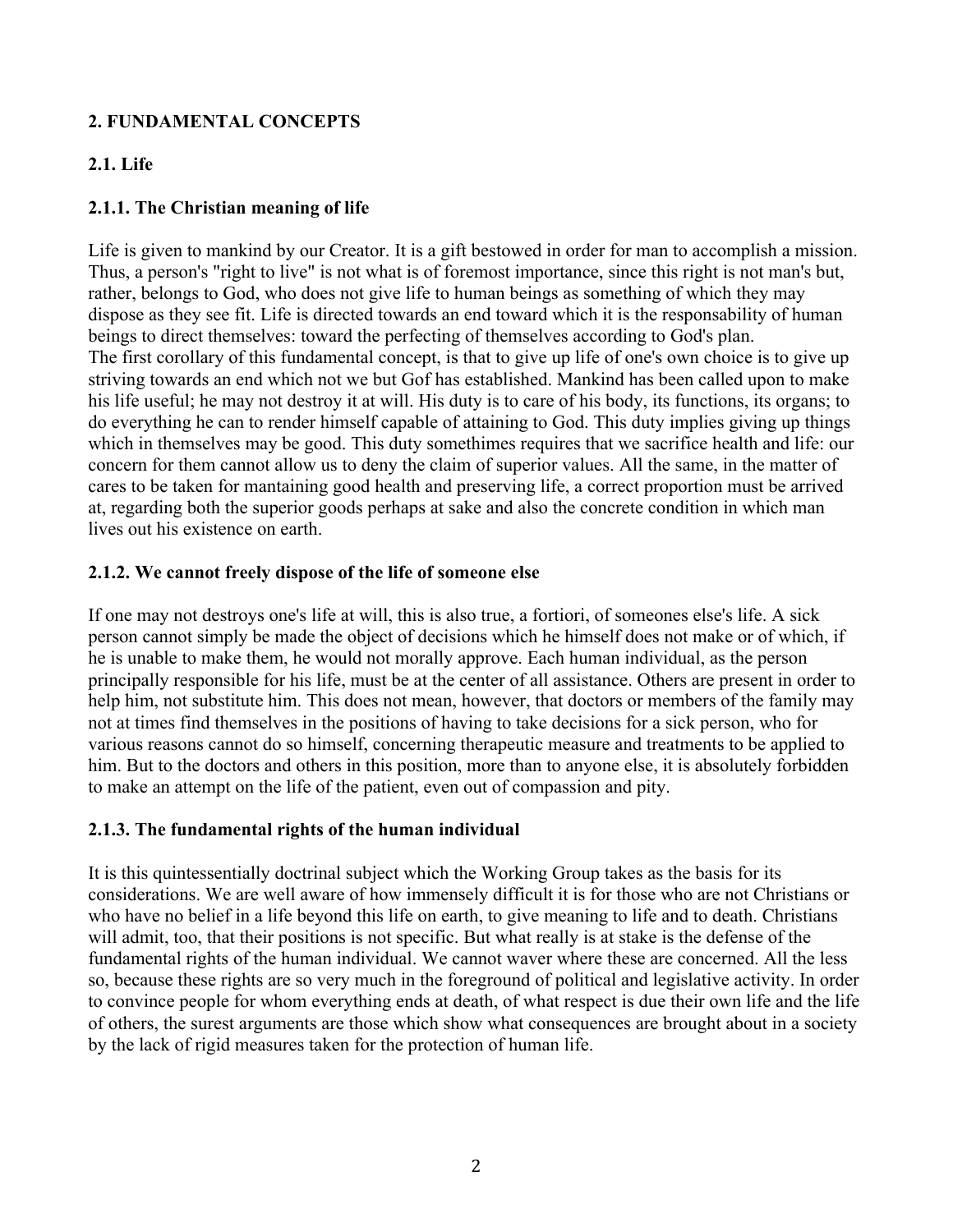### **2.2. Death**

### **2.2.1. The meaning which death has for Christians**

The death of a human being is the end of his corporeal existence. It brings to an end that phase of his divine vocation which is his striving, within the compass of time, toward his total perfection. For a Christian, the moment of death is the moment of his finally being united forever to Christ. Today more than ever, it is pertinent to recall this religious and Christological conception of death. It must go hand in hand with a very real perception of the contingency of our living in our body and of the connection between death and our human condition of being sinners. "For ... whether we live of whether we die, we are the Lord's" (Romans, XIV: 8). Our attitude toward the dying must be inspired by this conviction, and must not merely be reduced to an effort made by science to put off death as long as possible.

### **2.2.2. The right to die a human and dignified death**

Concerning this topic, the members of the Working Group from the Third World emphasized how important it is, for a human being, to end his days on earth with his personality, as far as possible, whole and entire, both in itself and in its relationships with its milieu, and especially with the family. In countries which are less developed techically and less affected by sophistication, the family gathers round the dying person, and he himself feels a need -almost an essential right- to be thus surrounded. When he observe the conditions required for certain therapies and the total isolation imposed by them upon the sick person, we do not find it out of place to state that the right to die as a human being with dignity demands this social dimension.

# **2.3. Suffering**

# **2.3.1. The meaning of "suffering" for a Christian**

Neither suffering nor pain -between which we must be careful to distinguish- is ever to be considered an end in itself. Scientifically speaking, there is still great uncertainty as to what constitutes pain. As for suffering, Christians see in it only Love that can be expressed thereby and the purifying effects which it can have. Pius XII pointed out, in his Allocution of the 24th of February 1957, that suffering which is too intense is likely to keep the mind from maintaining the control it ought to have. We are thus not obliged to think that all pain must be endured at any price, or that, stoically, one must not attempt to reduce and calm them. The Working Group feels that we can do no better than to refer the reader to the text of Pius XII.

#### **2.3.2. Effects of suffering and pain**

The capacity for suffering varies from person to person. It is for the doctor, the nurses, and the hospital chaplain (let him not be overlooked!) to determine what spiritual and psycological effects suffering and pain are having on a patient, and to decide whether a certain treatment is to be carried out or not. What the patient says must also be carefully listened to, in order to determine what the real nature of his suffering is: for he, after all, is the best judge of it. Of course a doctor may well think that a patient could have more courage and that he can really put up with more suffering than he believes he can; but the ultimate choice is up to the patient.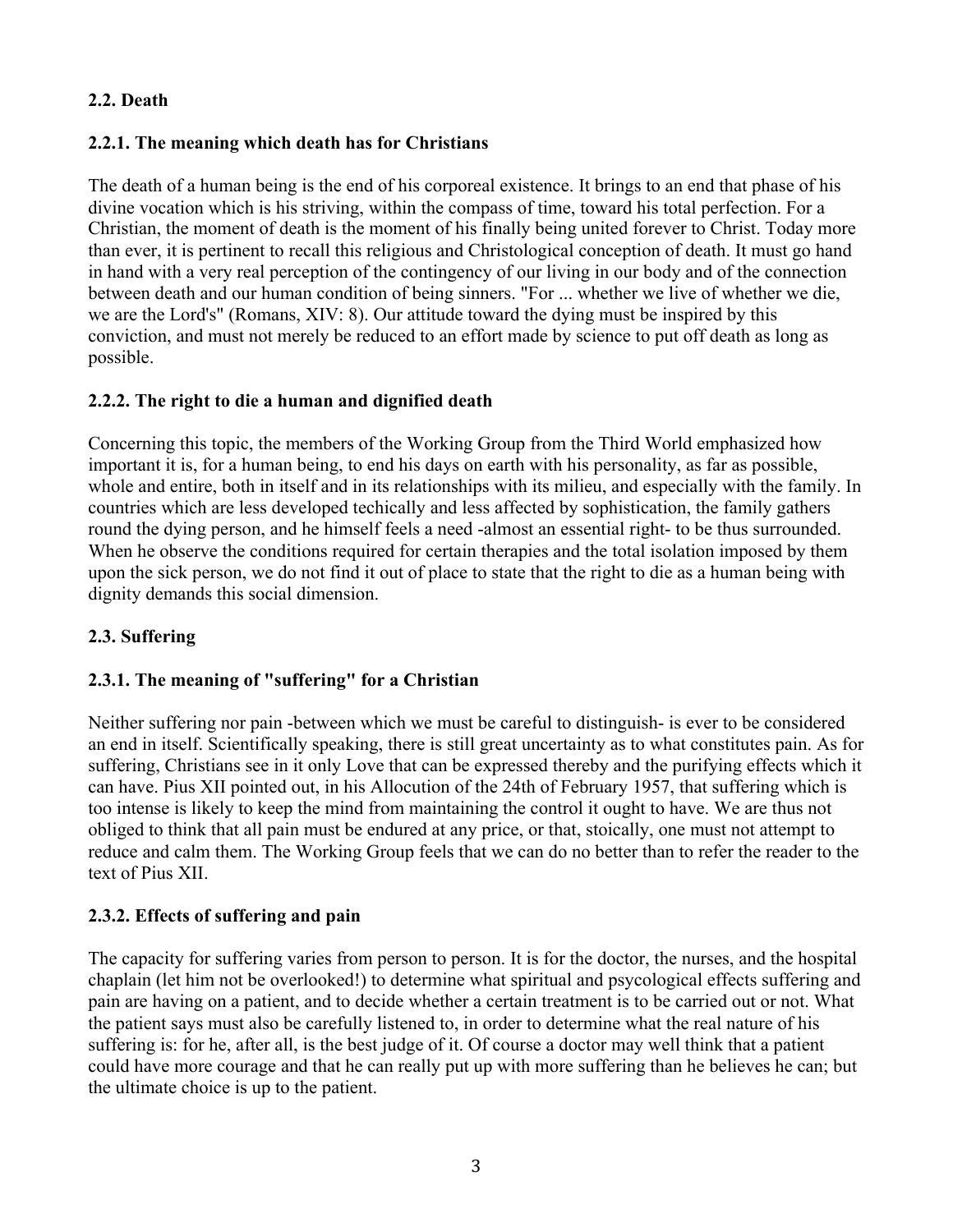### **2.4. Therapeutic measures**

#### **2.4.1. Ordinary measures and extraordinary measures**

The Working Group considered at some length the distinction between these two kinds of therapies. It is true that the terms are becoming somewhat outmoded in scientific terminology and medical practice, but in theology they are indispensable to the consideration of the validity or invalidity of points of great moral importance. For the theologian applies the term "extraordinary" to measure to which there never exists any obligation to have recourse.

The distinction permits us to draw certain complex realities more closely together. It acts as the "middle term". Life within the compass of time is a basic value but is not an absolute; and we find, consequently, that we must demarcate the limits of the obligation to keep oneself alive. The distinction between "ordinary" and "extraordinary" measures expresses this truth and applies these limits to concrete cases. The use of equivalent terms, particularly the words "care suited to the real needs", perhaps expresses the concept more satisfactorily.

### **2.4.2. Criteria for distinguishing**

The criteria whereby we distinguish extraordinary measures from ordinary measures are many. They are to be applied according to each concrete case. Some of them are objective: such as the nature of the measures proposed, how expensive they are, whether it is just to use them, and what options of Justice are in the matter of using them. Other criteria are subjective: such as not giving certain patients psycological shocks, anxiety, uneasiness, and so on. It will always be a question, when deciding upon measures to be taken, of establishing to what extent the means to be used and the end being sought are proportionate.

#### **2.4.3. The criterion of the quality of life: its importance**

Among all the criteria for decision, particular importance must be given to the quality of the life to be saved or kept living by the therapy. The letter of Cardinal Villot to the Congress of the International Federation of Catholica Medical Associations is very clear on this subject: "It must be emphasized that it is the sacred character of life which forbids a physician to kill and makes it a duty for him at the same time to use every resource of his art to fight against death. This does not, however, mean that a physician is under obligation to use all and every one of the life-mantaining techiches offered him by the indefatigable creativity of science. Would it not be a useless torture, in many cases, to impose vegetative reanimation during the last phase of an incurable disease?" (Documentation Catholique, 1970, p. 963)

But the criterion of the quality of life is not the only one to be taken into account, since, as we have said above, subjective considerations must enter into a properly cautious judgement as to what therapy to undertake and what therapy not. The fundamental point is that the decision should be made according to rational arguments that have taken well into account the many and various aspects of the situation, including what effect will be had upon the family. The principle to follow is, therefore, that no moral obligation to have recourse to extraordinary measures exists; and that, incidentally, a doctor must follow the wishes of a sick person who refuses the measures.

#### **2.4.4. Obligatory minimal measures**

On the contrary, there remains the strict obligation to apply under all circumstances those therapeutic measures which are called "minimal": that is, those which are normally and customarily used for the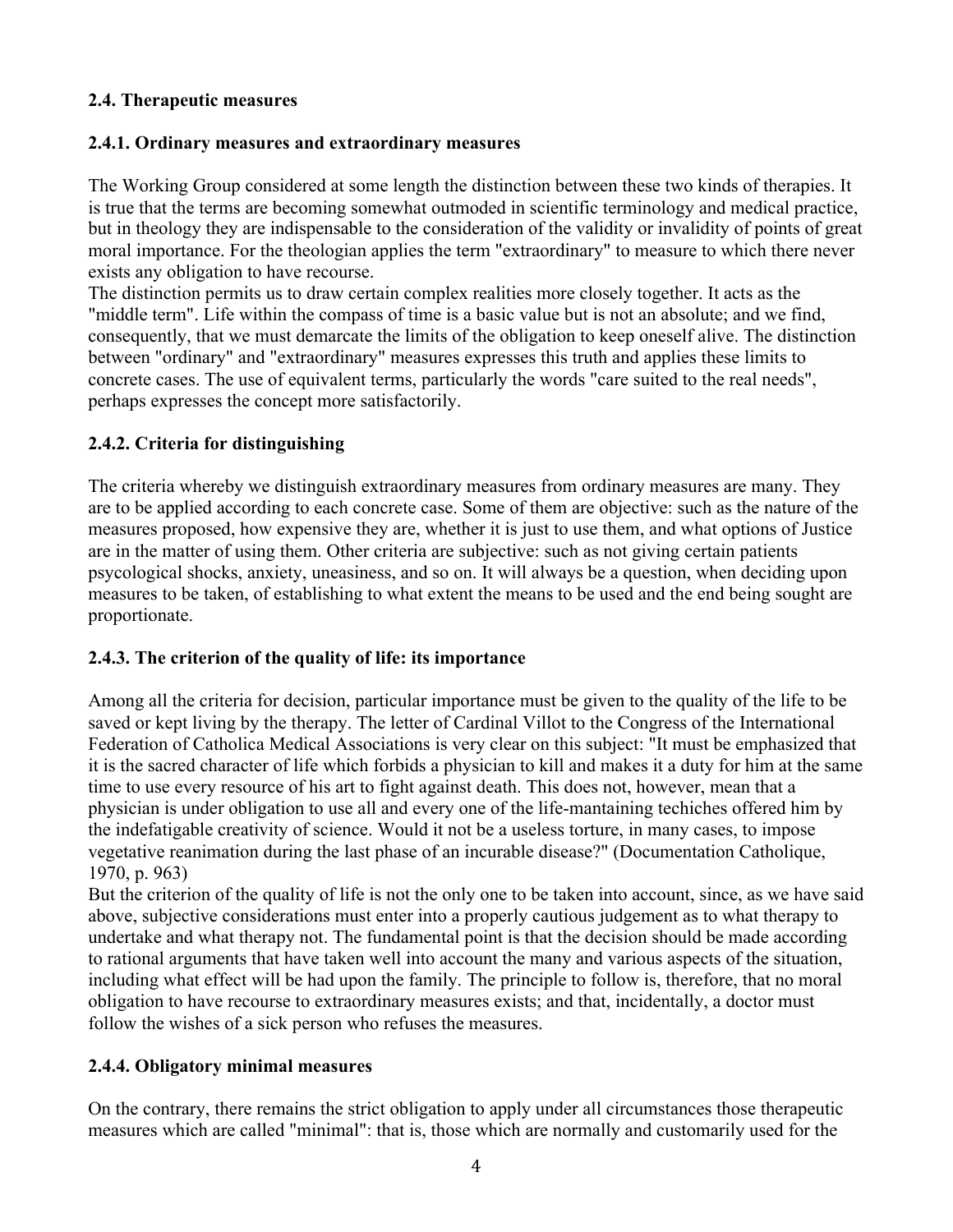maintenance of life (alimentation, blood transfusions, iniections, etc.). To interrupt these minimal measures would, in practice, be equivalent to wishing to put an end to the patient's life.

# **3. EUTHANASIA**

# **3.1. Inaccuracy of the word "euthanasia"**

Historically and etymologically, the word "euthanasia" means "a peaceful death without suffering and pain". In present-day usage, the word implies performing an action or omitting to perform an action, with the intent of shortening the life of a patient. This common acceptation of the word brings into debates about euthanasia a considerable amount of confusion. It is urgent to clear this up. Documents on the subject, like those which parliamentary assemblies have recently been formulating, show what harmful effects can result from the current lack of precision. Furthermore, present-day progress in medicine has rendered similarly ambiguous -and perhaps also superfluous- the distinction between "active euthanasia" and "passive euthanasia", a distinction that it would be preferable to give up making.

# **3.2. Actions and decisions which are not a part of euthanasia**

Consequently, the Working Group is of the opinion that, at least in Catholic milieux, a terminology should be used which does not include the word "euthanasia" at all:

1) neither to designate the actions involved in terminal care which aim at making the last phase of an illness less unbearable (rehydration, nursing care, massage, palliative medication, keeping the dying person company ...);

2) nor to designate the decision to stop certain medical therapies which no longer seem to be required by the condition of the patient. (Traditional language would have expressed this as "decision to give up extraordinaty measures") It is thus not a matter of deciding to let the patient die but, rather, of using technical resources proportionately following a reasonable course suggested by prudence and good judgement;

3) nor to designate an action taken to relieve the suffering of the patient at the risk of perhaps shortening his life. This sort of action is part of a doctor's calling: his vocation is not only that of curing diseases or prolonging life but -much more generally- also that of taking care of a sick person and relieving his suffering.

# **3.3. The strict meaning of the word**

"Euthanasia" must be used only to mean "to put an end to a patient's life by a specific act". Pius XII makes it abundantly clear that, understood in this meaning, euthanasia can never be sanctioned. (Allocution of the 24th of November 1957, Documentation Catholique, p. 1609)

Despite the fact that, in practice, the distinctions stated above are sometimes difficult to make, they are nonetheless capable of giving to the word "euthanasia" a meaning free of ambiguities. They can thus be points of reference for the attending physician, who, after consultation with the other doctors and the nurses on the case, with the hospital chaplain, and with the family, will then make his decision. It will be a decision based upon the principle that neither moral values nor values inherent to the human individual, are to be meddled with; that the best judgment concerning what must or must not be done, continued, stopped, or undertaken, will be based upon these values according to each case, and can never be arbitrary.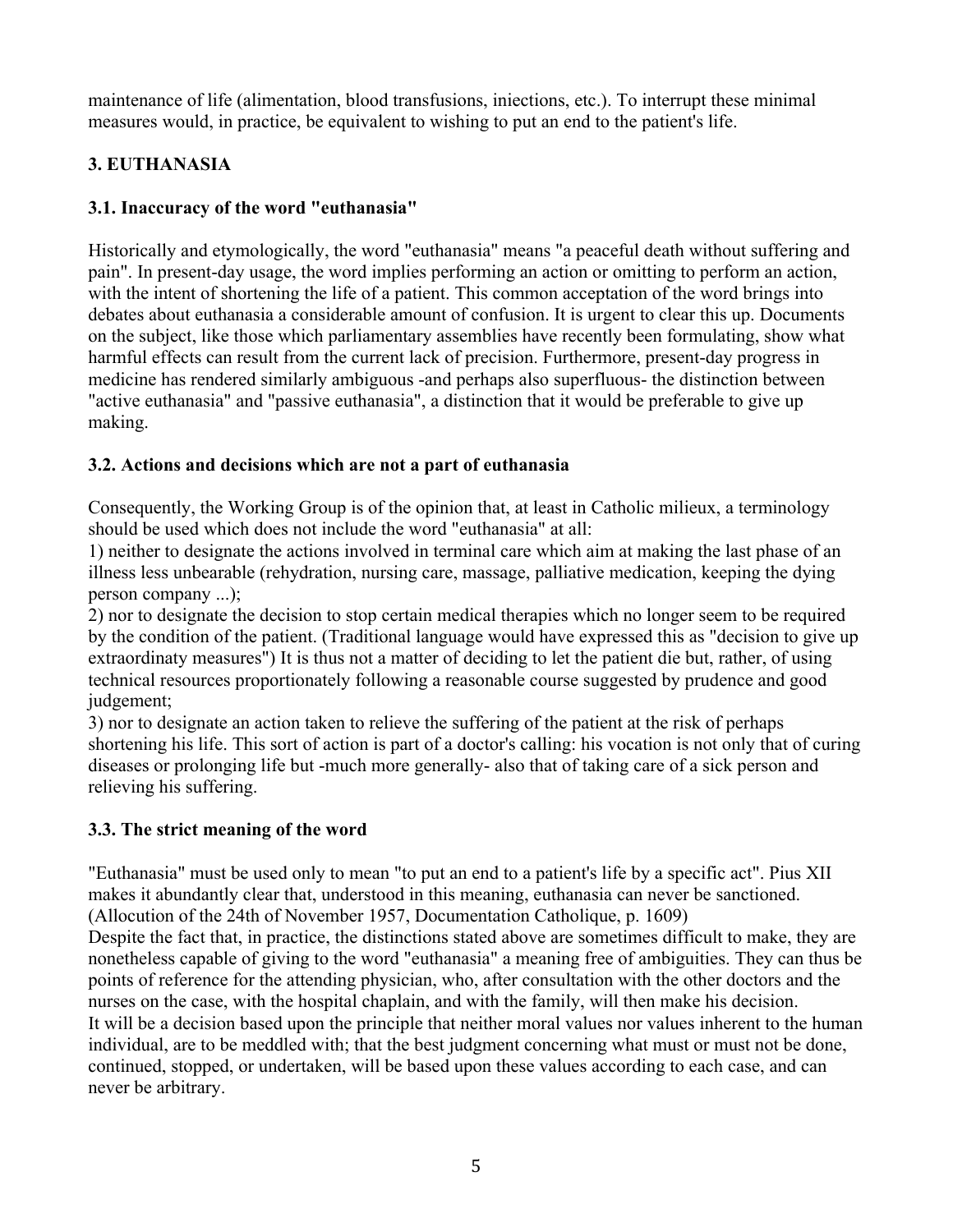# **4. THE USE OF PAINKILLERS IN TERMINAL CASES**

#### **4.1. There are various ways to ease suffering**

The use of painkillers affecting the central nervous system, involves the risk of secondary effects: they can affect respiratory functions, alter the state of consciousness, cause dependency, and, losing their effect, necessitate larger and larger doses. This is why it is always better not to use them so long as the patient's suffering can be relieved by other means.

These latter are not few in number: remedies such as aspirin, the immobilization of certain parts of the body, various radiation therapies, even surgical operations... and, above all, combatting the solitude and anguish of the patient simply with the presence of another human being. There are also quite new methods coming into use, which enable the patient to acquire a certain mastery of his own body.

#### **4.2. The use of painkillers acting on the central nervous system**

In many cases, however, the relief of sometimes truly unbearable suffering does require the use of painkillers acting on the central nervous system (for example, morphine along with other narcotics) at least at the present state of medical knowledge and techniques.

There exists no reason to refuse to make use of such drugs, especially as their side effects can be greatly reduced if they are used judiciously: that is, in appropriate dosages and at accurately determined intervals. For the using of drugs against pain while still keeping the patient as conscious as possible, requires a perfect knowledge of these products: the ways to give them, their secondary effects, and their contra-indications. When decisions are being made concerning them, it becomes important for the pharmacologist to be consulted and, even, actually to be with the patient.

#### **4.3. The necessity of a human presence**

When speaking of the narcotics, we must warn against the temptation of believing that they are a sufficient remedy for suffering. Human suffering very frequently contains an element of anguish, of fear in the face of the unknown, brought out by severe illness and the nearness of death. Drugs can diminish anguish but, more often than not, are powerless to relieve it completely. It is only a human presence, discreet and attentive, that can procure the relief so much needed, by allowing the sick person to express his thoughts and by giving him human and spiritual comfort.

#### **4.4. Is it permissible to put the sick person into a state of unconsciousness?**

We can now approach the question of whether it is right, when death is very near, to use narcotics to put the patient into a state of unconsciousness. In certain cases, the use of them for this purpose is necessary, and Pope Pius XII has recognized the moral rightness of doing so under certain conditions. (Allocution of the 24th of February 1957)

The problem is, however, that there exists a great temptation to have recourse to narcosis as a general practice, doubtless, at times, out of pity, but often more or less deliberately, in order to save the doctors, nurses, family, and others around the patient, the emotional wear and tear of being with a person on the verge of death. This clearly indicates that it is not the good of the patient which is being sought; rather, it is the protection of people who are perfectly well but who are members of a society that is afraid of death, that flees death by any means at its disposal.

Yet systematic narcosis deprives the dying patient of the possibility of "living out his death". It deprives him of arriving at a serene acceptance of it, of achieving a state of peace; of sharing, perhaps, a last intense relationship between a person reduced to that last of human poverties and another person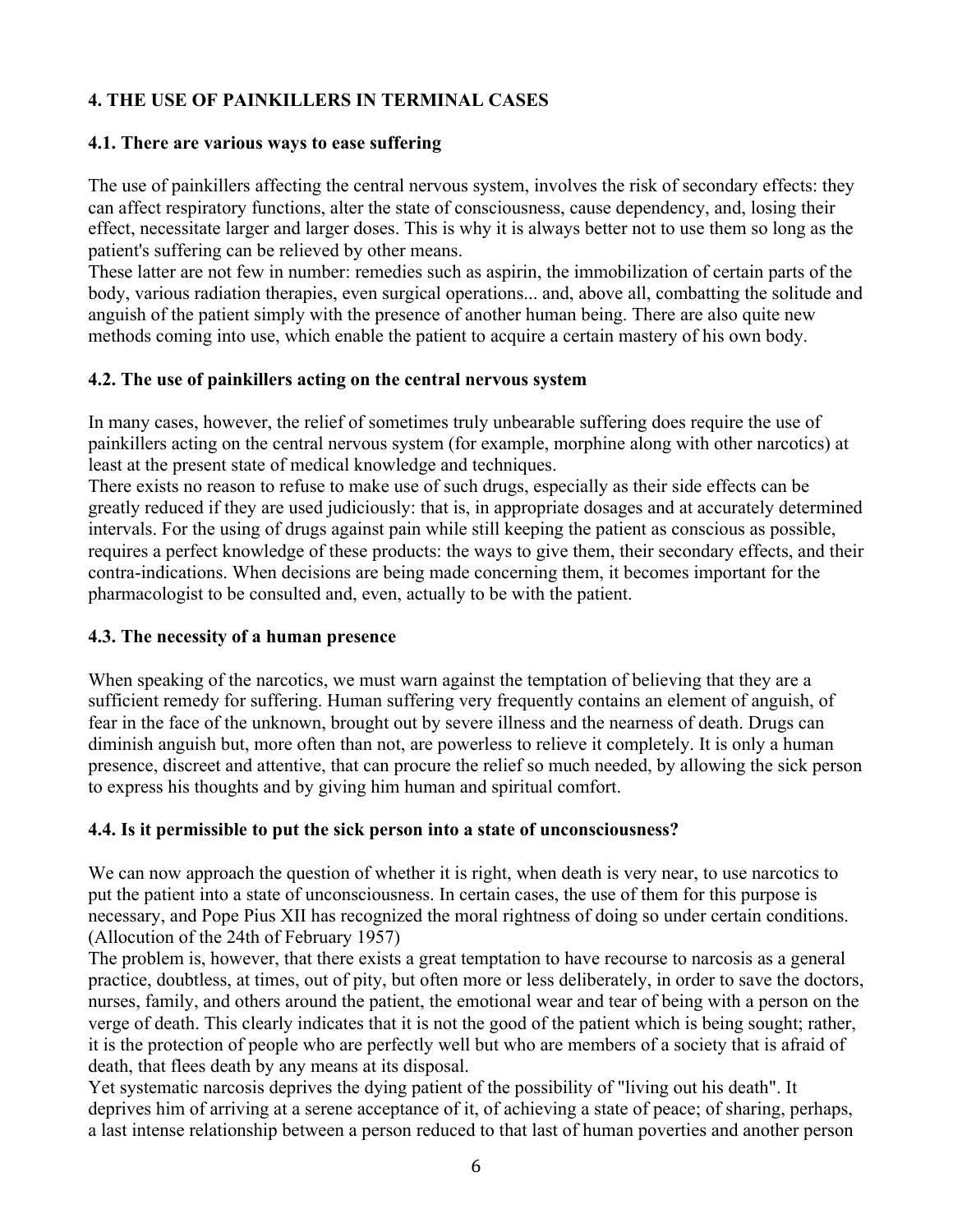who will have been privileged by thus knowing him. And, if the dying person is a Christian, he is being deprived of experiencing his death in communion with Christ.

What is therefore important, is to protest vigorously against any systematic plunging into unconsciousness of the fatally ill, and to demand, on the contraty, that medical and nursing personnel learn how to listen to the dying. They must learn how to create relationships among themselves which will sustain them to help families be with their near and dear one during the last phase of life.

#### **4.5. Narcosis and the decision of the patient**

The fundamental principle has been laid down, in this entire question, by Pius XII: it must be left to the patient to make decision. "It would be clearly unpermissible to narcotize the dying patient against his express wish (when he is sui iuris). If there are serious reasons in favour of deep narcosis, then it must be remembered that the dying person cannot summit to it morally, if he has not yet discharged all the duties that are so urgent when life draws to a close". (See below, Section 6.1.1.). If the doctor is requested by the patient to give him a deep narcosis, "the doctor will not do so -especially if he is Christian- without first having asked the patient, or better, still, having had an intermediary ask him, to fulfill all his duties beforehand". Pius XII goes on to state that, if the dying person refuses to fulfill his duties but still insists upong being narcotized, the doctor may do so: "He may consent to it without making himself guilty of formal collaboration in the sin committed. This sin does not derive from the act of narcotization, but rather, from the immoral wish of the patient: for whether he is given narcosis or not, his behaviour will not have changed: he will not have discharged his duties".

# **5. CEREBRAL DEATH**

# **5.1. It is for the science of medicine to define this**

In his Allocution of the 24th of November 1957, Pius XII states that "it is for the physician ... to give a clear and precise definition of 'death' and 'the moment of death'". Naturally, we cannot ask of medical science any more than a detailing of criteria whereby it can be established that death has taken place. But what Pius XII means, is that it is for medical science and not for the Church to establish these criteria. To the reasons he gives as practical illustrations of his point, can today be added requests for organ transplants, and the resultant necessity of precisely establishing the donor's moment of death before proceeding to remove the organ to be transplanted.

# **5.2. The difficulties involved in arriving at this definition**

Setting up a medical definition of death is complicated by the fact that, at the present state of our knowledge, death apparently does not take place all at once. It is not an instantaneous cessation of all the functions of the body, but, rather, a series of cessations of our various life processes, one after the other. It seems that what stops first is the mechanism that regulates the functioning togeher of all the organs of the body. This mechanism is situaded in the brain. After it stops, necrosis then begins to spread to the varios systems: the nervous system, the cardio-vascular, respiratory, digestive, urogenital, and locomotor systems. And last of all, necrosis reaches the cellular and subcellular components. Yet even today, one cannot be too cautious in this matter, for many uncertainties still exist concerning the "medical definition of death".

There is, however, a growing consensus of opinion that considers a human being dead in whom a total and irreversible absence of life activity in the brain has been established. This is known as "cerebral death". Various autrhoritative groups have drawn up lists of criteria concerning it. These criteria may not be completely identical, but there is sufficient correspondence among them to make up a list of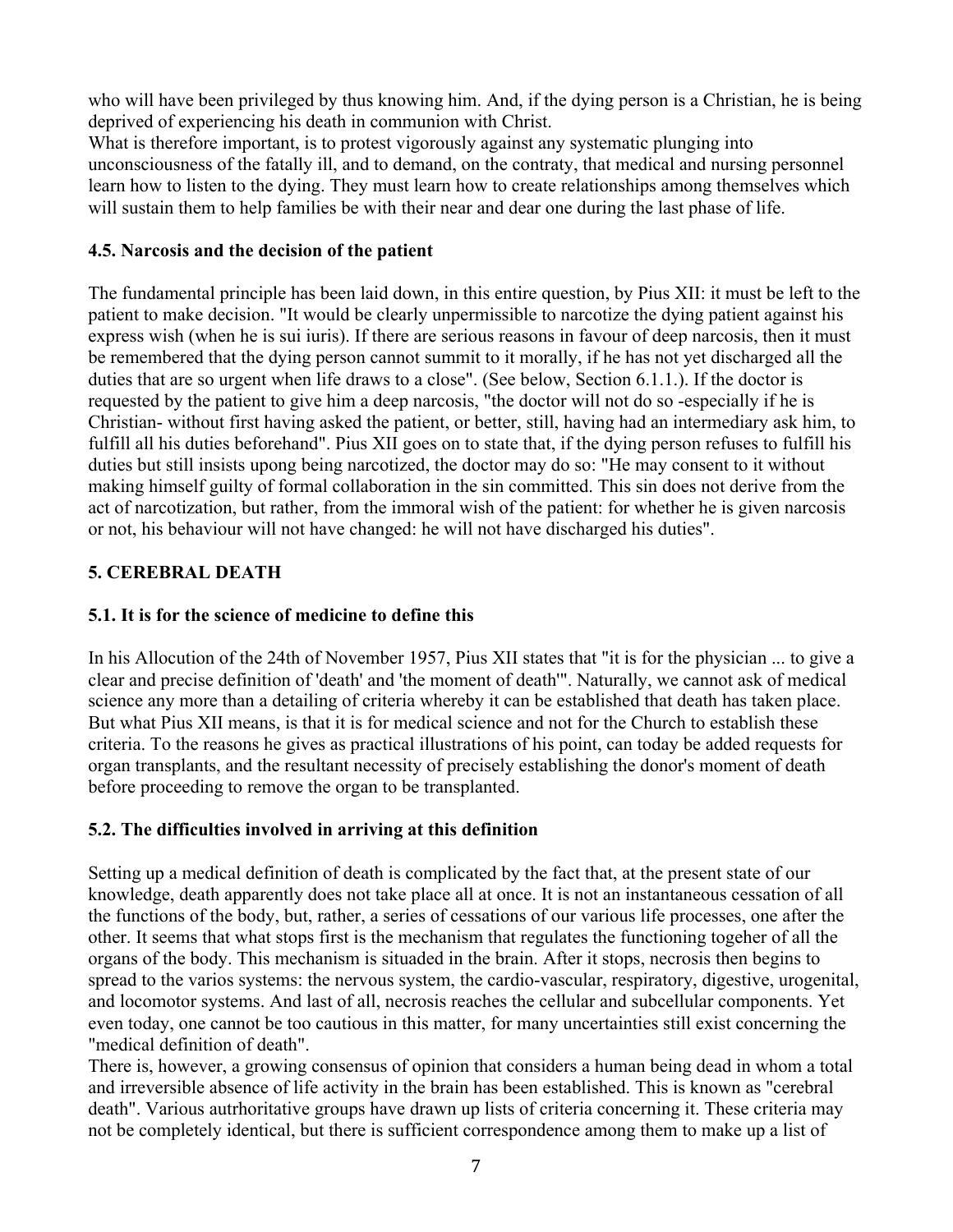symtoms of death whose accuracy can be taken as very highly probable. Conventional agreements and administrative procedure are already in effect or are being arrived at, which, if all the required criteria can be demonstared, permit or will permit the release of death certificates and, thereafter, the removal of the organs to be used in transplant operations.

### **5.3. The Church has been asked for a declaration**

On the other hand, families are showing increased reticence in the matter of giving permission for the removal of organs for transplant. The Working Group was informed that this is why certain highly authoritative medical groups have requested the Church to make an official declaration on the validity or non-validity of taking cerebral death, duly established, as the "moment of death" of the human being.

TheWorking Group feels that it is for a higher authority than itself to make such a declaration officially, but has agreed to call attention, by means of this report, to the need for making it. However, the theologians in the Goup point out that, even though the proper ecclesiastical authority complied with the request, the Church would not be able to answer the question merely by making its own any scientific assertion or, still less, by issuing a list of criteria whereby cerebral death is to be determined. The very most the Church could do, would be to reiterate the conditions that would make it legitimate to accept the better judgement of those to whose specific competence has been entrusted the determination of the moment of death.

### **5.4. Measures to be taken in cases of apparent death**

As Pius XII states, it is the physician's duty, in cases of apparent death, to do everything he can do, by every ordinary means, to restore life activity. Nonetheless, a moment always comes when death can be considered as having taken place, and when reanimation measures can be stopped without committing either a professional or a moral eror. (Pius XII, Allocution of the 24th of November 1957).

# **6. COMMUNICATING WITH DYING PEOPLE**

#### **6.1. The right to know the truth**

The communication with the dying patients brings up the moral question of their right to know the truth. The clergy, pastorally, and doctors and nurses, professionally, must consider what sort of behaviour a dying person has a right to expect from those around him. The dying, and, more generally, anyone with an incurable disease, have a right to be told the truth. Death is too essential an even for the envisioning of it to be avoided. In the case of a believer, its approach requires preparation and specific actions made in full consciousness. In the case of any human being, dying brings the responsibility of fulfilling certain duties towards one's familiy, of putting order to business affairs, bringing accounts up to date, settling debts, etc. In any case, preparation for dying should begin long before the approach of death and while a person is still in good health.

#### **6.1.2. The responsability of those surrounding a dying person**

Whoever is nearest the patient must inform him of the possibility of his dying. The family, the chaplain, and the group providing medical care, must assume their share in in this duty. Each case is different, depending on the sensitivities and capabilities of all concerned, and on the condition of the patient and his ability to relate to others. How he will react to the truth -by rebellion, depression, resignation, and so on- is what those surrounding him must try to forsee, in order to be able to behave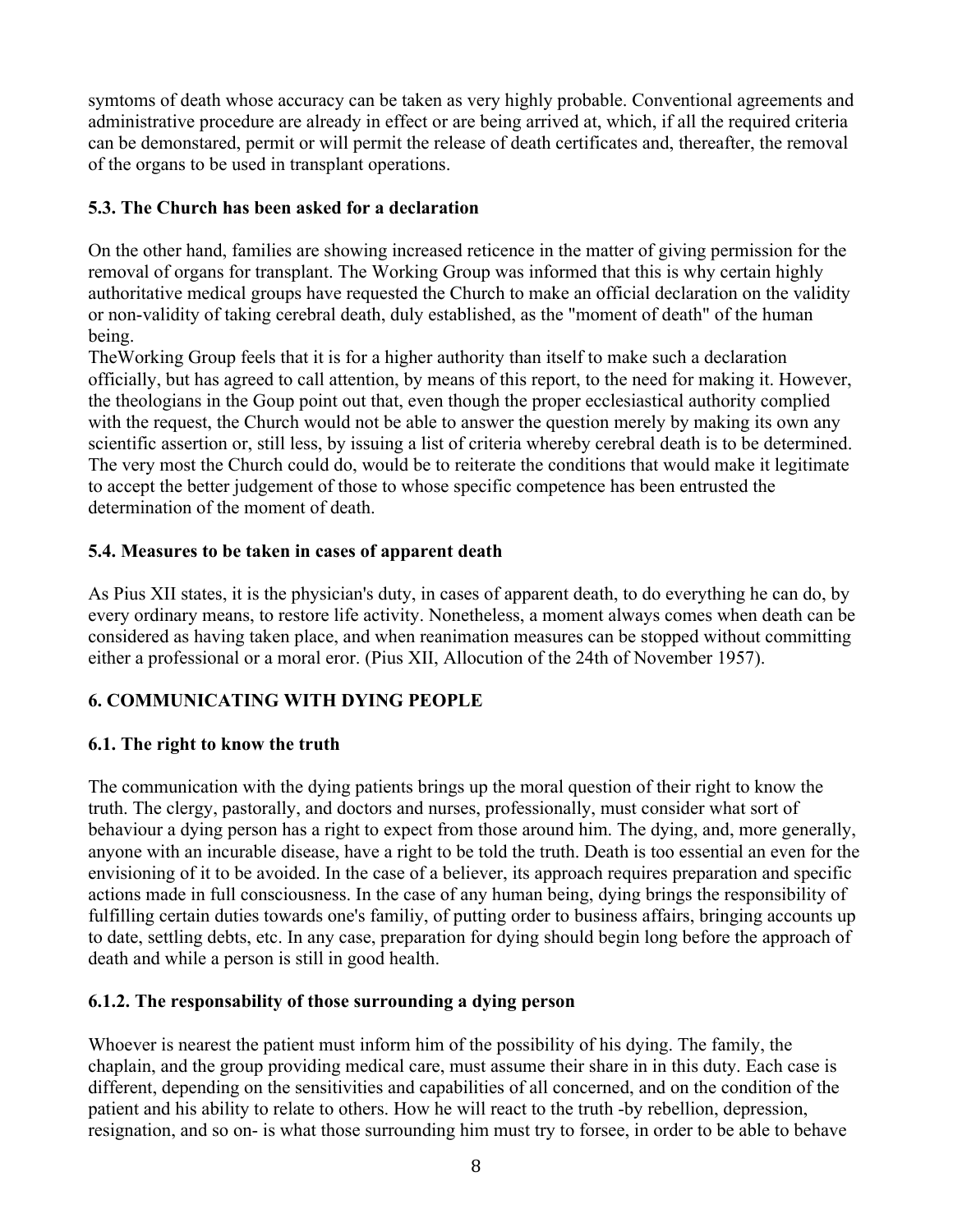with tact and calm. A ray of hope may licitly be held out to the patient; death may even be presented as not 100% certain- but only provided that doing this does not totally conceal the possibility of dying, the serious probability.

#### **6.1.3. The mission of the hospital chaplain**

Here is where the continuous assistance of the chaplain during the illness has its utmost importance. His mission confers upon him a privileged role in preparing a patient little by little for death. Of course the duty to believe, right to the very end, in the efficacy ex opere operato of the sacraments (Confession, Viaticum, and Extreme Unction) and when necessary of giving them conditionally according to cannon law, remains untouched. And yet we must point out that the unexpected appearance of the priest at the last moment makes the performande of his ministry very difficult and, at time, impossible. The hospital chaplain will try, therefore, to create, through continual contacts, a relationship of confidence with the patients, especially in milieux where there are lax or indifferent Catholics. He must be careful not to talk of the nearness of death too soon, while at the same time not concealing the truth. The Working Group does not consider it superfluous, furthermore, to insist that, at least in Catholic hospitals and by Catholic doctors and nurses, the caplain be granted his rightful position, both in consultations about the patient and as one of the persons having access to him at all times.

### **6.2. Society's attitude toward death**

### **6.2.1. In the Western World**

Western Society, today, is going through what can only be called "flight in the face of death". Medical and hospital personnel are experiencing this phenomenon and families too. The representatives of the Committee for the Family who took parti in our Working Group, reported to us some very discomforming examples of the change in attitude toward death within the same families over the course of only 30 years. One case was that of a family which, around 1930, fully took on the death of the mother -even the youngest members; and which, in the 1960's, fled from death, did not even speak of it to children, totally abandonned a dying wife.

We find that, while the medical personnel is trying to put off as long as possible the moment of physiological death, under the pretense of calming pain, they are really causing by these measures the greatest anguish and moral suffering in the patient, who, in most cases, is more aware of the seriousness of his condition than those around him affect to think that he is. The dying person feels sadness, guilt, anxiety, fear, and depression, and all of that along with physical pain. Worst of all for him, is the isolation, the loneliness, which seriously influence him psychosomatically. The present-day tendency of cutting a dying person off, first from society, then from family, and finally from the other patients in the hospital, deprives him, in his distress, of any and every possibility of communicating with someone else. And there are so many ways to relieve his loneliness, without even taxing him physically: the expression of a human face, a hand to hold! Often merely a silent presence is all he needs, but he needs it with every fibre of his being.

Thus, the practice of Western hospitals in these cases must be revised completely. Even the hospital personnel, for reasons not totally without cause, now tend to protect themselves against what seems a nerve-racking contact: they avoid being with dying patients, whose distress requires the very confort their presence might give. Once again, it should be a matter for group work-teamwork- to keep the dying from being deprived of this moral support. And doctors, nurses, and chaplains alike, must share in this teamwork.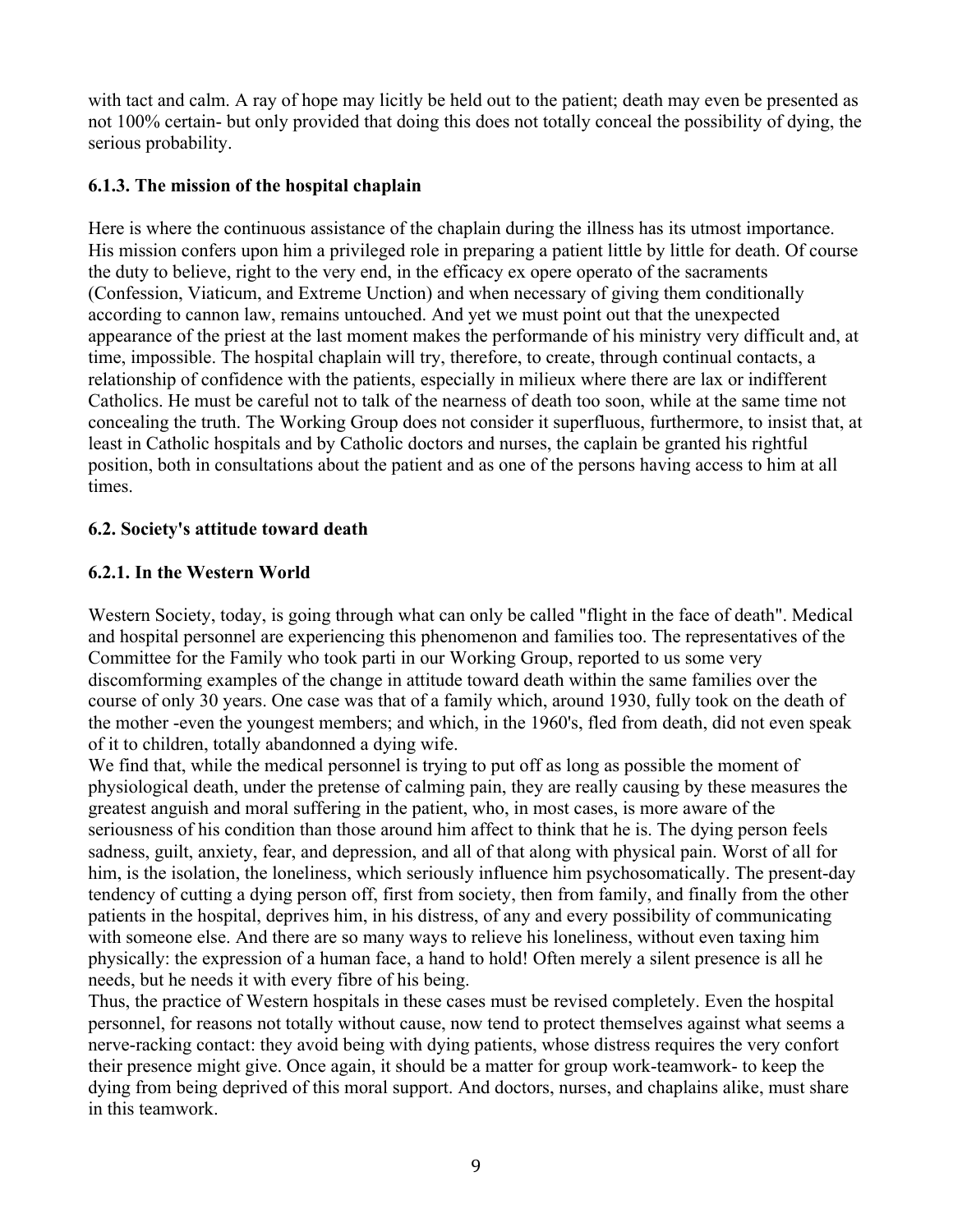#### **6.2.2. In other parts of the world**

In other societies, quite to the contraty, we find respect of the patient's right to be assisted by his near and dear, and of the family's right to be with their dying loved ones. Often the family even prefers to remove the dying person from the hospital so that he may be sure to have their presence, and, if they are believers, so as to communicate with him throug prayer. It is true that sometimes, in the real interest of the patient, doctors must know how to curtail the demands of the family and their insistence upon having the right of decision in the matter of what treatment is to be followed -unless, that is, the patient is a child and thus under parental responsability. And yet this curtailment should in no way risk fostering the all too real Western tendency of ignoring the family, their presence, and, particularly, their just demands to know the truth.

# **7. THE RESPONSABILITIES OF DOCTORS AND NURSES**

### **7.1. Necessary knowledge of the medical deontology**

It is becoming clearer and clearer that the scientific aspects and the ethical aspects of the medical profession cannot easily be considered separately. If progress in knowledge and technics is providing a doctor with new instruments and new therapies, the immediate result is that he is often being confronted by ever more complex moral questions.

We have spoken earlier of the fact that it is for the physician, in the last analysis, to make his decision by referring to objective moral criteria. This means, however that he must have been taught what these criteria are and must have been trained to apply them to specific individual cases. The teaching of moral theory and of codes of medical ethics is rightly, therefore, an essential part of the training of doctors and nurses.

Professors and students must in no way consider such courses as supplementary or "extra" only for those who wish to take them out of curiosity. In countries where there exists a tradition of common law, future physicians are at least encouraged to look into the requirements of moral theory and practice, by the very fact that their breaking an ethical and legal precedent would subject them to penal sanctions. But no future physician anywhere should avoid considering the essential interest of patients whom moral law defends and for whom codes of medical ethics have been evolved.

As to the best way to impart these teachings, it can be carried out, on the one hand, in special courses and, on the other, the moral aspects of scientific questions will be treated along with the scientific teaching itself, and thereby illustrated and insisted upon.

# **7.2. The choice of one therapy or another**

As a general rule, and despite what the press leads people to believe, a doctor does not ask himself whether to allow or not allow a patient to die. He decides upon a certain medical treatment: what are its indications, what are its contra-indications? These all require him to consider various factors. He does so in the light of moral principles as well as of scientific knowledge; This is how it become of great value to a doctor to consider them while he reflects: what must or must not be undertaken? when should extraordinary measures be recurred to and when not? and if so, for what reasons and for how long? Too often, a doctor may come to question himself as to the advisability of continuing a certain treatment, and the question he may put to himself is: "Was it wise to have begun the treatment in the first place?". For, if there exist moral reasons for prolonging life, there also exist moral reasons for nor opposing death with what is known as "therapeutic obstinacy".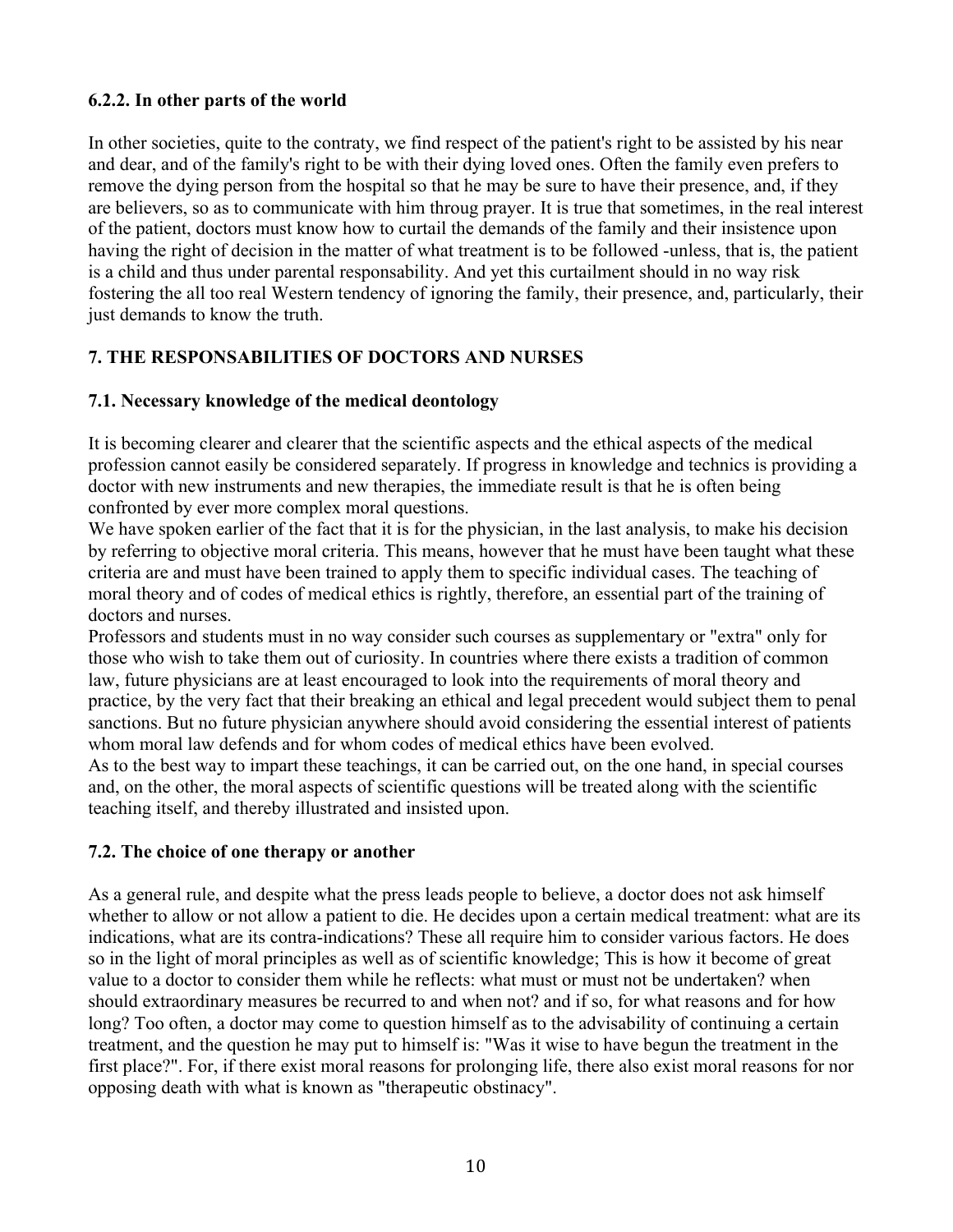#### **7.3. Massive therapy and choosing the persons to receive it**

Among the ethical questions brought up by "massive therapies" requiring very higly evolved and expensive equipment and techniques, is to be considered the selection of patients to whom to apply a therapy that cannot be applied to everyone with the same malady. Is it legitimate to use the resources of refined medical tecniches for the benefit of only one patient, while others are still not receiving the most elementary treatment? One has a right to ask. If certain persons believe that such a question is "going against progress", Christians, at least, should bear it in mind in their valuation.

#### **7.4. Trained nurses, male and female**

#### *7.4.1. The importance of their responsabilities*

Despite the fact that many doctors tend to look upon them as purely auxiliary, nurses have a fundamental role of mediation between doctors and patients. Although nurses are, it is true, by no means free of the danger of avoiding the patient during the final stages of his illness, they are nevertheless responsible for actions that can often be of crucial importance. They must decide, for example, whether or not to call the doctor when they find that the patient has suddenly become worse; or must decide whether or not to give the patient calming substance the doctor has left it up to their judgement to use at th eappropriate moment, etc. Fortunately, in many hospitals tody, a true feeling of teamwork between doctors and nurses is beginning to prevail. Their close collaboration is essential to the relief and proper care of each patient.

#### *7.4.2. Co-operation and conscience*

At times, especially when she of he works in non-Christian hospitals or for non-Christian doctors, the nurse is brought up against a moral dilemma posed by an order given by the doctor, the execution of which would gravely endanger, if not actually put an end to, the patient's life.

First and foremost, the nurse must adhere to the absolute prohibition against performing an act whose only purpose is to kill. Neither the doctor's order, nor the request of the family, nor even the plea of the patient, can free the nurse from responsability for such an act. Where actions are concerned which in themselves are not toward killing (even though the nurse knows that an unpermissible result is being aimed at), the case is different if the nurse performs these actions by order of the doctor. Examples of this are: doing something which will shorten the life of the patient, suspending a treatment which is not "extraordinary", depriving of consciousness a patient who has not been able to fulfill his obligations. The nurse may not take the initiative for such actions. The only possible way to look at a nurse's performing them, is as their being a "material co-operation" excusable only by necessity when examined in the light: 1) of the gravity of the action; 2) of the nurse's participation in the whole process and the obtaining of the immoral goal; 3) and of reasons which might have led the nurse to obey the order: fear of something personal being done to her or to him if the order is not carried out; an important personal good be protected by not exposing oneself to the risk of being dismissed. Insofar as her or his status permits, the nurse who finds her or himself involved in practices of which one's conscience cannot approve, will make every effort possible to bear witness to her or his personal convictions.

Catholic chaplains and physicians are in duty bound to help nurses face up to such difficult situations, in every way they can.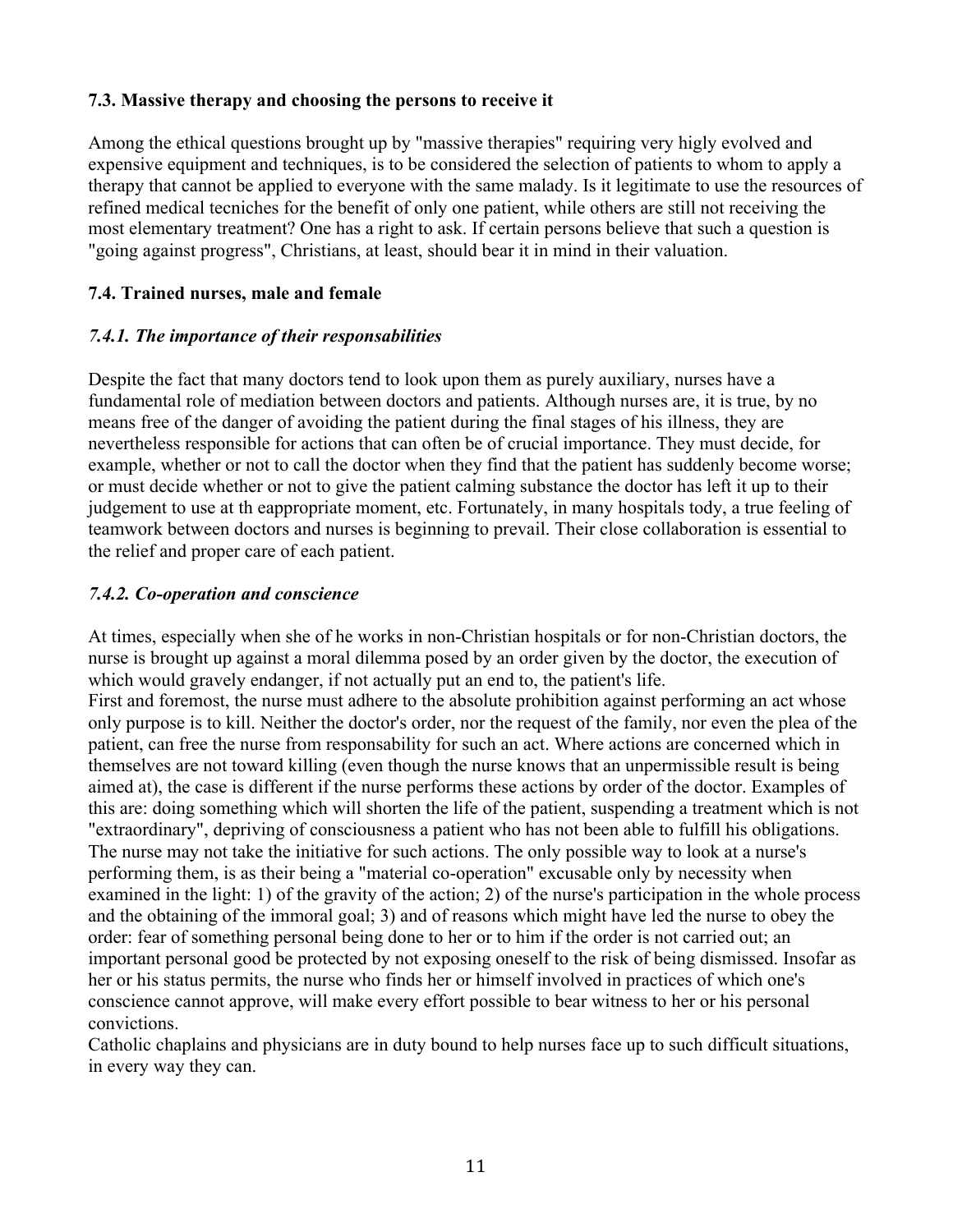### *7.4.3. Ethical training in nursing schools*

All that we have reported in Section 7.1. concerning the necessity of ethical training for doctors, pharmacologists, et alii, holds true in the case of nursing schools as well. Catholic nursing schools have the right and the duty to defend, through their teaching, the ethical principles of the Church's Magisterium, particulary in courses which treat of the exercise of the nurse's profession: the value of each human individual, respect for life, morality and marriage, and so on. It is the duty of Catholic nursing schools to make this ethical orientation clear to all students applying for entrance. The schools further have the right to demand of all students their acceptance of these principles and their attendance at courses specializing in the teaching of professional ethics. The students must arrive at the convinction that here is an essential element, a condition sine qua non, of the proper training of a responsible nurse. Nor should this teaching be limited to a casuistical presentation of the subject. Rather, the professors will in every way seek to inculcate a profound familiarity with such fundamental notions as life, death, the personal vocation which a nurse has, and so on.

### *7.4.4. Training for the nursing of the incurably ill*

The familiarization of hospital personnel with the demands made by death and by the care of the dying, does not take place only at the intellectual level. The actual face-to-face ecounter with suffering, with a patient's anxiety, with death, can be a source of great anguish. Here is one of the main reasons why many professional people today are beginning to avoid having anything personal to do with the incurably ill, and are abandonning them to their loneliness. Thus must be added to the teaching of the theory and study of professional ethics, an education in how to relate to people, and especially to the incurably ill. If this is not taught, then any teaching of ethics is in danger, in the long run, of not being applied to the real situations encountered professionally.

# **8. THE RESPONSABILITIES OF FAMILY AND SOCIETY**

#### **8.1. Education for suffering and death**

The ties between life and death have become so very much loosened, at least in our Western society, that death has little by little lost its significance.

The family and the society by which it is surrounded have each their own part in this situation, which can only be considered highly destructive. It is urgent that education about suffering and death be undertaken. This would perhaps be the solution to the numerous problems existing today concerning death and the dying.

#### **8.2. Question we must ask ourselves**

The family must begin to question itself on this subject;

1) in order to see whether suffering, death, failure, etc., are present or absent in its child-education habits, beginning with the earliest ages of life;

2) in order to determine what place it accords to sick persons, the handicapped, people who have failed in life, old people, and the dying.

If it is found that this education and this sharing are not a part or the family ways; if there is no family attitude and habit which are signs of love and of faith in the value of each and every human being -then how can we hope to create the communication so greatly desidered between the dying person and his family during the last moments of earthly life?